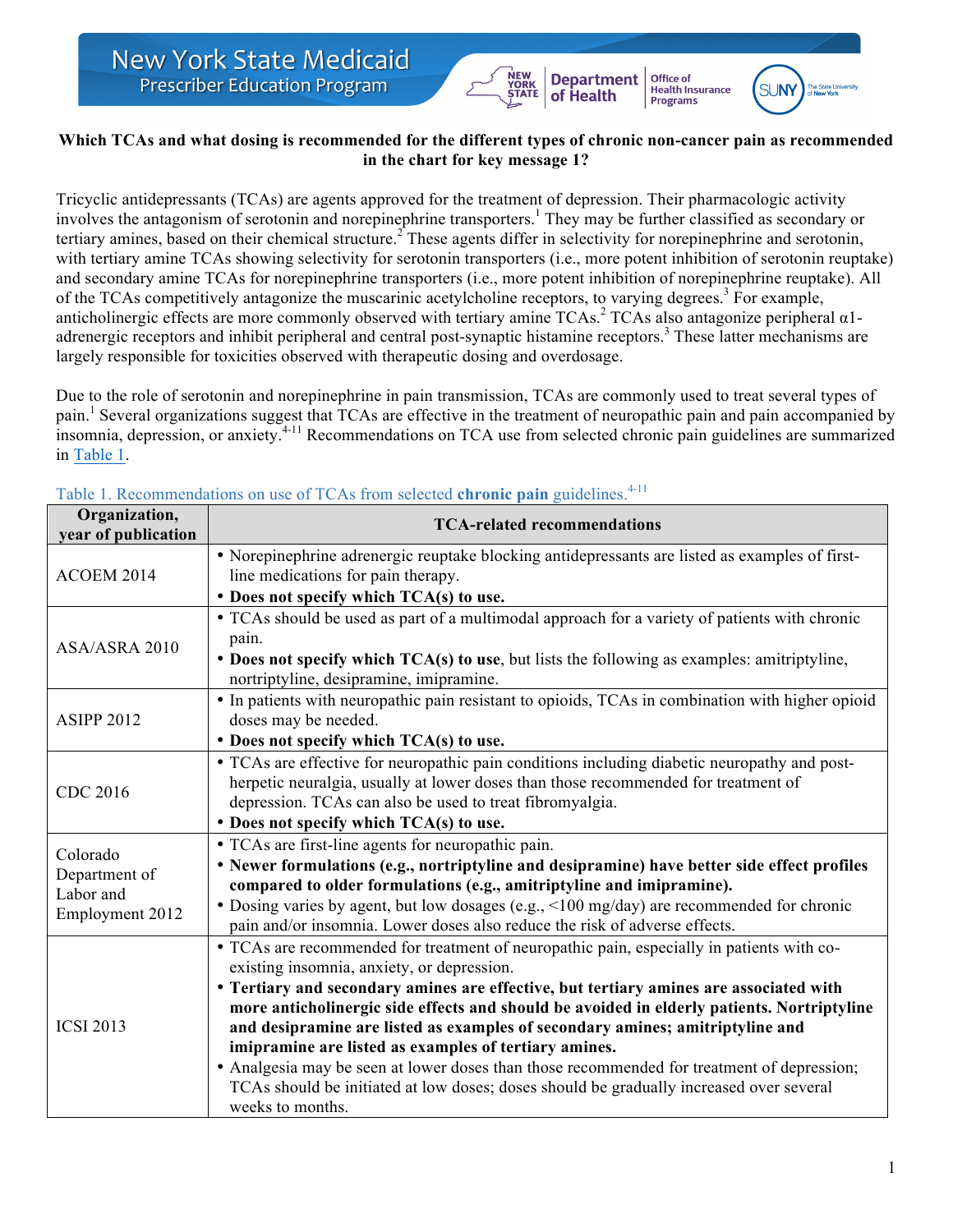

Office of **Drifte of**<br>Health Insurance<br>Programs



| Organization,<br>year of publication        | <b>TCA-related recommendations</b>                                                                                                                                                                                                                                                                                                                                                                                                                                                                |
|---------------------------------------------|---------------------------------------------------------------------------------------------------------------------------------------------------------------------------------------------------------------------------------------------------------------------------------------------------------------------------------------------------------------------------------------------------------------------------------------------------------------------------------------------------|
| <b>VA/DoD 2010</b>                          | • Antidepressants should be considered as adjuvant therapy to manage irritability and sleep<br>disturbances                                                                                                                                                                                                                                                                                                                                                                                       |
|                                             | $\bullet$ Does not specify which TCA(s) to use.                                                                                                                                                                                                                                                                                                                                                                                                                                                   |
| <b>Washington State</b><br>Interagency 2015 | • TCAs should be considered for neuropathic pain, other centralized pain syndromes, or<br>fibromyalgia. TCAs may also facilitate sleep initiation and maintenance.<br>• Nortriptyline and desipramine are listed as options for treating chemotherapy-induced<br>peripheral neuropathy and chronic post-operative neuropathic pain syndromes.<br>• TCAs to use for other types of neuropathic pain conditions are not specified.<br>• Low doses of TCAs are recommended. Doses are not specified. |
|                                             | • Patients on TCAs should be monitored for cognitive impairment or sedation.                                                                                                                                                                                                                                                                                                                                                                                                                      |

ACOEM=American College of Occupational and Environmental Medicine; ASA=American Society of Anesthesiologists; ASIPP=American Society of Interventional Pain Physicians; ASRA=American Society of Regional Anesthesia; CDC=Centers for Disease Control and Prevention; ICSI=Institute for Clinical Systems Improvement; VA/DoD=Veterans Affairs/Department of Defense

Several organizations recommend TCAs for neuropathic pain; however, as noted in Table 1, many do not specify which TCAs to use, nor do they recommend specific dosages.<sup>4-11</sup> The Colorado Department of Labor and Employment<sup>7</sup> and Institute for Clinical Systems Improvement (ICSI)<sup>9</sup> do state that secondary amine TCAs are preferred to tertiary amine TCAs due to their safety profile.

In addition to these pain guidelines, guidelines specific to the management of neuropathic pain were reviewed.<sup>12-17</sup> Recommendations on TCA use identified in these guidelines are outlined in Table 2.

| Organization,<br>year of publication | <b>TCA-related recommendations<sup>a</sup></b>                                                                                                                                                                                                                                                                                                                                                                                                                                                                                                                                                                                                                            |
|--------------------------------------|---------------------------------------------------------------------------------------------------------------------------------------------------------------------------------------------------------------------------------------------------------------------------------------------------------------------------------------------------------------------------------------------------------------------------------------------------------------------------------------------------------------------------------------------------------------------------------------------------------------------------------------------------------------------------|
| <b>AAN 2011</b>                      | • Amitriptyline should be considered for treatment of painful diabetic neuropathy.<br>• There is insufficient evidence to support or refute the use of desipramine, imipramine, or the<br>combination of nortriptyline and fluphenazine in the treatment of painful diabetic neuropathy.                                                                                                                                                                                                                                                                                                                                                                                  |
| Canadian Pain<br>Society 2014        | • TCAs are first-line agents for chronic neuropathic pain. If patients fail TCA monotherapy,<br>combination or mono-therapy with a gabapentinoid or SNRI (e.g., duloxetine) may be<br>considered. Of note, gabapentinoids and SNRIs are recommended as first-line agents, as well.<br>• Secondary amines (nortriptyline and desipramine) are better tolerated than tertiary<br>amines (amitriptyline and imipramine) with comparable analgesic efficacy.<br>• Recommended starting doses (listed for amitriptyline, nortriptyline, and desipramine) are 10-<br>25 mg/day; doses may be increased weekly by 10 mg/day with usual maintenance doses of 10-<br>$100$ mg/day. |
| <b>EFNS 2010</b>                     | • TCAs are first-line agents for diabetic neuropathy, post-herpetic neuralgia, and central<br>neuropathic pain (specifically, spinal cord injury and central post-stroke pain).<br>• TCAs include amitriptyline, clomipramine, nortriptyline, desipramine, and imipramine.<br>Amitriptyline is recommended for central pain, and clomipramine is recommended only<br>for diabetic neuropathy. TCAs to use for different types of neuropathic pain are not<br>otherwise specified.<br>• Recommended doses range from 25 to 150 mg/day. Doses for individual agents are not<br>specified.                                                                                   |

### Table 2. Recommendations on use of TCAs from selected **neuropathic pain** guidelines.<sup>13-17</sup>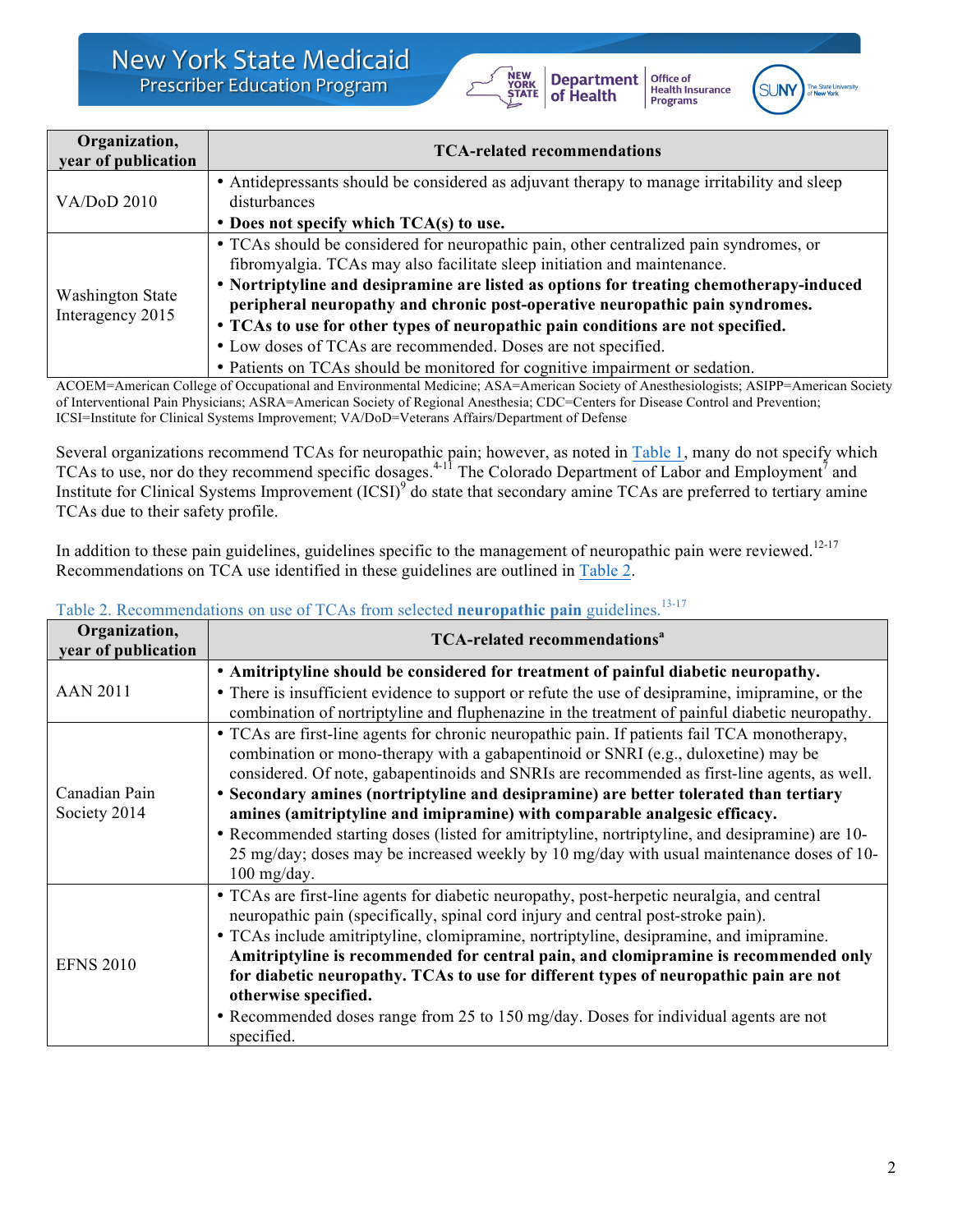

Office of **Health Insurance**<br>Programs



| Organization,<br>year of publication | <b>TCA-related recommendations<sup>a</sup></b>                                                                                                                                                                                                                                                                                                                                                                                                                                                                                                                                                                                                                                                                                                                                                                                                                                                                                                                             |
|--------------------------------------|----------------------------------------------------------------------------------------------------------------------------------------------------------------------------------------------------------------------------------------------------------------------------------------------------------------------------------------------------------------------------------------------------------------------------------------------------------------------------------------------------------------------------------------------------------------------------------------------------------------------------------------------------------------------------------------------------------------------------------------------------------------------------------------------------------------------------------------------------------------------------------------------------------------------------------------------------------------------------|
| NeuPSIG 2007                         | • TCAs are efficacious in the treatment of neuropathic pain, particularly post-herpetic neuralgia<br>and painful diabetic peripheral neuropathy.<br>• Secondary amine TCAs (nortriptyline, desipramine) recommended as first-line options<br>for treatment of neuropathic pain. Tertiary amine TCAs are recommended only if a<br>secondary amine TCA is not available, because secondary amines are better tolerated.<br>Tertiary and secondary amine TCAs are comparable in analgesic efficacy.<br>• The recommended starting dose of secondary amine TCAs is 25 mg at bedtime. Doses may be<br>titrated every 3-7 days as tolerated by 25 mg/day. The maximum recommended dose is 150<br>mg/day. An adequate trial duration is 6-8 weeks with at least 2 weeks at maximum tolerated<br>dose.<br>• In general, starting doses of TCAs should be low, and doses should be titrated slowly until<br>pain is adequately controlled or tolerability limits further increases. |
| <b>NICE 2013</b>                     | • NICE recognizes TCAs as examples of commonly used pharmacological treatments for<br>neuropathic pain.<br>• From a review of randomized controlled trials, among the TCAs, amitriptyline consistently<br>showed pain reduction vs. placebo; the majority of data reviewed also indicated pain<br>reduction with nortriptyline vs. placebo. Results for imipramine and nortriptyline in<br>combination with gabapentin (i.e., nortriptyline + gabapentin) vs. placebo were inconclusive.<br>• The GDG noted that side effects of amitriptyline, e.g., sedation, may be intolerable by some<br>patients but may be considered beneficial by patients with sleep problems.<br>• The GDG also noted that nortriptyline may be better tolerated than amitriptyline but found<br>that estimates of nortriptyline's effectiveness were highly uncertain, prompting them to not<br>make explicit recommendations regarding nortriptyline.                                         |

AAN=American Academy of Neurology; EFNS=European Federation of Neurological Societies; GDG=Guideline Development Group; NeuPSIG=Neuropathic Pain Special Interest Group (of the International Association for the Study of Pain); NICE=National Institute for Health and Care Excellence; SNRI=serotonin-norepinephrine reuptake inhibitor

<sup>a</sup>TCAs are listed among several first-line options for neuropathic pain.

Unlike the majority of chronic pain guidelines reviewed (see Table 1), several of the neuropathic pain guidelines include specific recommendations regarding usage of individual TCAs. $4-11,13-17$  Notably, there are some differences in recommendations. Like the Colorado Department of Labor and Employment and ICSI,<sup>8,9</sup> the Canadian Pain Society<sup>14</sup> and the Neuropathic Pain Special Interest Group (NeuPSIG) of the International Association for the Study of Pain<sup>16</sup> recommend secondary amine TCAs over tertiary amine TCAs. In contrast, the National Institute for Health and Care Excellence (NICE) states that the effectiveness of nortriptyline is uncertain, thus precluding any recommendations on its use.<sup>17</sup> Instead, NICE recommends amitriptyline as a TCA with consistent evidence of pain reduction compared to placebo. The American Academy of Neurology (AAN)<sup>13</sup> and the European Federation of Neurological Societies (EFNS)<sup>15</sup> also recommend amitriptyline, for painful diabetic neuropathy and central neuropathic pain, respectively.

A search of the literature was performed to identify studies involving the use of TCAs for neuropathic pain. A metaanalysis and several Cochrane reviews were identified.<sup>18-21</sup> Finnerup et al conducted a meta-analysis of randomized, double-blind controlled trials evaluating oral and topical pharmacotherapy for neuropathic pain.<sup>18</sup> Their intent was to use these results to revise/update the NeuPSIG recommendations for treatment of neuropathic pain. TCAs were included in the meta-analysis, as well as several other drugs (e.g., serotonin-norepinephrine reuptake inhibitors [SNRIs], pregabalin, gabapentin, tramadol, opioids, cannabinoids, lidocaine, capsaicin). The investigators only included studies involving at least 10 patients per group and a minimum treatment duration of 3 weeks. The primary measure of effect was number needed to treat (NNT) for 50% reduction in pain intensity, or ≥30% pain reduction or moderate pain relief. The investigators also reviewed tolerability and safety, and drug costs. A total of 229 studies were included in their analyses; TCAs were involved in 15 comparisons with placebo. Amitriptyline was assessed in 12 trials, at doses of 25-150 mg/day. Other TCAs assessed were doxepin, clomipramine, imipramine, desipramine, and nortriptyline. The overall number of patients experiencing pain relief on TCAs was 217/473 (45.9%) vs. 85/475 on placebo (17.9%), and the calculated NNT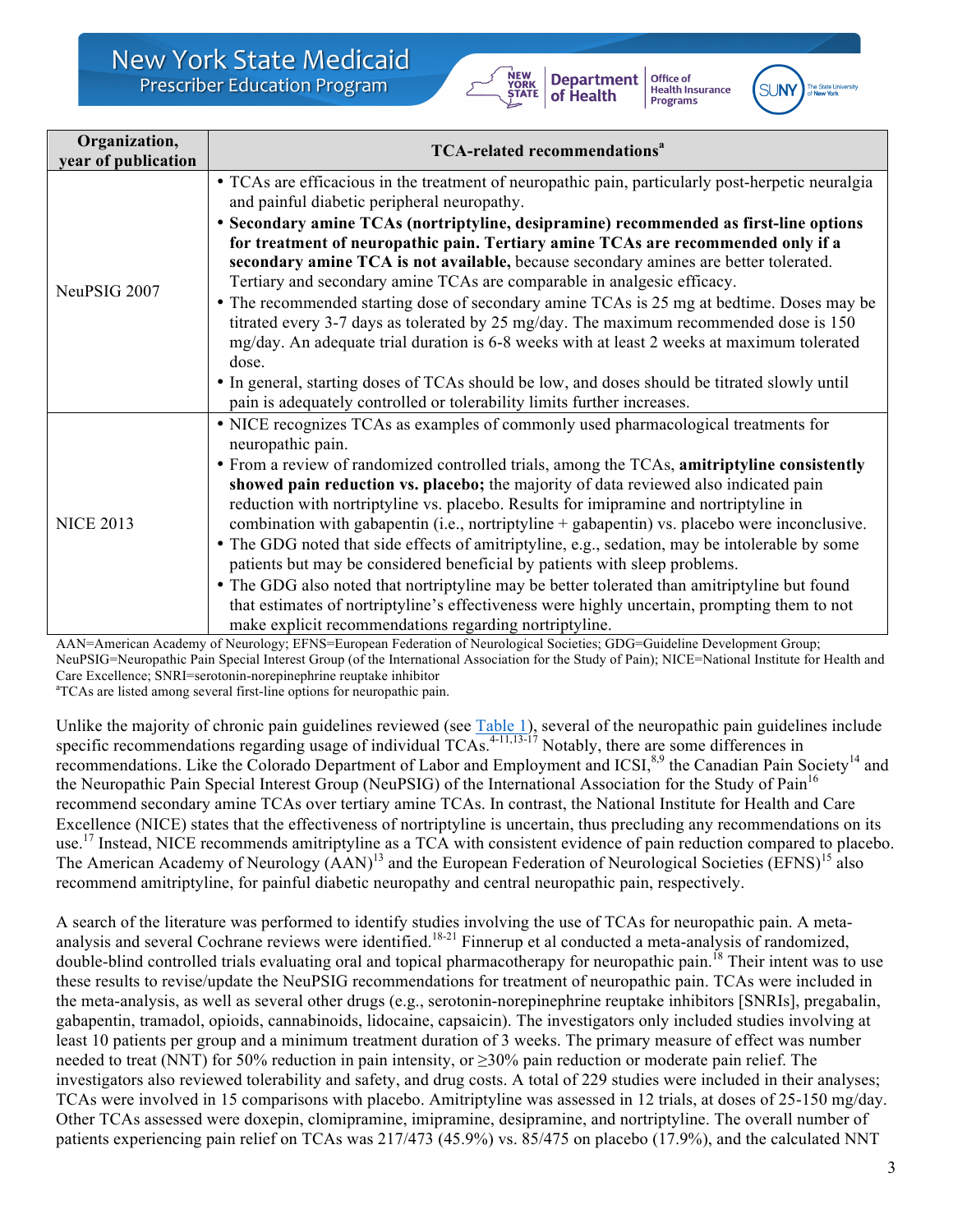**New York State Medicaid Prescriber Education Program** 

was 3.6 (95% confidence interval [CI] 3.0 to 4.4). This NNT was considered "low" by the investigators. For indirect comparison, the NNT was 6.4 (95% CI 5.2 to 8.4) for SNRIs, 7.7 (95% CI 6.5 to 9.4) for pregabalin, 7.2 (95% CI 5.9 to 9.1) for gabapentin, and 4.7 (95% CI 3.6 to 6.7) for tramadol. Of note, the efficacy was found to be similar across the TCAs. Overall, the quality of evidence for TCAs was deemed moderate.

YORK<br>STATE

**Department** 

of Health

Office of

**Health Insurance**<br>Programs

Based on their findings, Finnerup et al concluded that TCAs (as well as SNRIs, pregabalin, and gabapentin) should be used as first-line agents for neuropathic pain.<sup>18</sup> They also advised that TCAs should be administered at doses of 25-150 mg, once daily or in 2 divided doses, except for tertiary amines (e.g., amitriptyline, imipramine, clomipramine), which should be administered at doses of <75 mg/day in adults aged >65 years, based on 2012 Beers Criteria.

In addition to this meta-analysis, Cochrane reviews of 3 of the TCAs (imipramine, desipramine, and amitriptyline) were identified.<sup>19-21</sup> Hearn et al assessed the efficacy of imipramine for chronic neuropathic pain based on double-blind, randomized controlled trials in which patients received treatment for  $\geq 2$  weeks.<sup>19</sup> The investigators defined primary outcomes as proportion of patients with ≥50% or 30% reduction in pain or equivalent and Patient Global Impression of Change (PGIC) scores. The investigators identified 5 studies involving 168 patients with painful diabetic neuropathy or polyneuropathy. Patients received imipramine at doses of 25-350 mg/day (most commonly 100-150 mg/day). Comparators included placebo, paroxetine, mianserin (drug not approved in the United States), venlafaxine, and amitriptyline. Treatment duration ranged from 2 to 12 weeks. The investigators stated that there were significant limitations in all of these trials; each study had  $\geq 1$  source of potential major bias (e.g., small sample size), and none of the studies evaluated proportion of patients with ≥50% or 30% pain reduction. Only 1 study evaluated PGIC. The investigators stated that pooling the data was not possible. Among the individual studies, the placebo-controlled data suggested increased pain relief with imipramine, but Hearn et al stated that these data were of low quality, as they were derived from group mean data and completer analyses, in small studies of short duration. Hearn et al concluded that there was little evidence to support the use of imipramine for chronic neuropathic pain.

Hearn et al also investigated the efficacy of desipramine for neuropathic pain, $2<sup>0</sup>$  using the same methodology as in their review of imipramine.<sup>19</sup> They identified 5 studies involving 177 patients with painful diabetic neuropathy or postherpetic neuralgia.<sup>20</sup> Of these, 145 patients were randomized to receive desipramine 12.5-250 mg/day, with most taking 100-150 mg/day. Comparators included placebo, fluoxetine, clomipramine, and amitriptyline, and treatment duration ranged from 2 to 6 weeks. Like the studies identified in their review of imipramine, all of these studies had  $\geq 1$  source of potential major bias, and none of the studies reported the proportion of patients with ≥50% or 30% pain reduction. Pooling of data was also not possible. Individual trial data suggested some improvement in pain relief with desipramine compared to placebo, but Hearn et al asserted that these data were of low quality. The number of participants in active-controlled studies was also deemed to be too low to draw conclusions about the comparative efficacy of desipramine. Thus, Hearn et al concluded that there was little evidence to support the use of desipramine for chronic neuropathic pain.

Most recently, Moore et al evaluated the efficacy of amitriptyline for chronic neuropathic pain, reviewing double-blind, randomized controlled trials in which patients received treatment for  $\geq$ 4 weeks.<sup>21</sup> In total, they identified 17 trials with 1342 patients for inclusion in their analyses. They commented that most of these studies were at high risk of bias due to small sample size. Only 7 of the studies were thought to report useful efficacy data. For only 2 of these studies, amitriptyline was associated with significantly greater improvement in pain relief compared to placebo. Based on their findings, Moore et al concluded that there is no supportive unbiased evidence for amitriptyline use in neuropathic pain; however, they stated that this should be considered along with decades of treatment success in clinical practice, and that these data do not suggest lack of effect but rather a possible overestimation of treatment effect. Moore et al further recommended that clinicians continue to use amitriptyline as part of the treatment for neuropathic pain, with the understanding that only a minority of patients may achieve satisfactory pain relief.

A list of TCAs available in the United States is presented in Table 3, along with dosage and administration recommendations derived from the drug labels and previously reviewed guidelines.<sup>3,14-16,22-33</sup> Importantly, the safety and tolerability of TCAs should be considered before initiating therapy. TCAs historically were the dominant class of antidepressants until the development of selective serotonin reuptake inhibitors (SSRIs); their use has fallen out of favor primarily due to their side effects.<sup>1</sup> Antagonism of muscarinic acetylcholine receptors leads to impaired cognition as well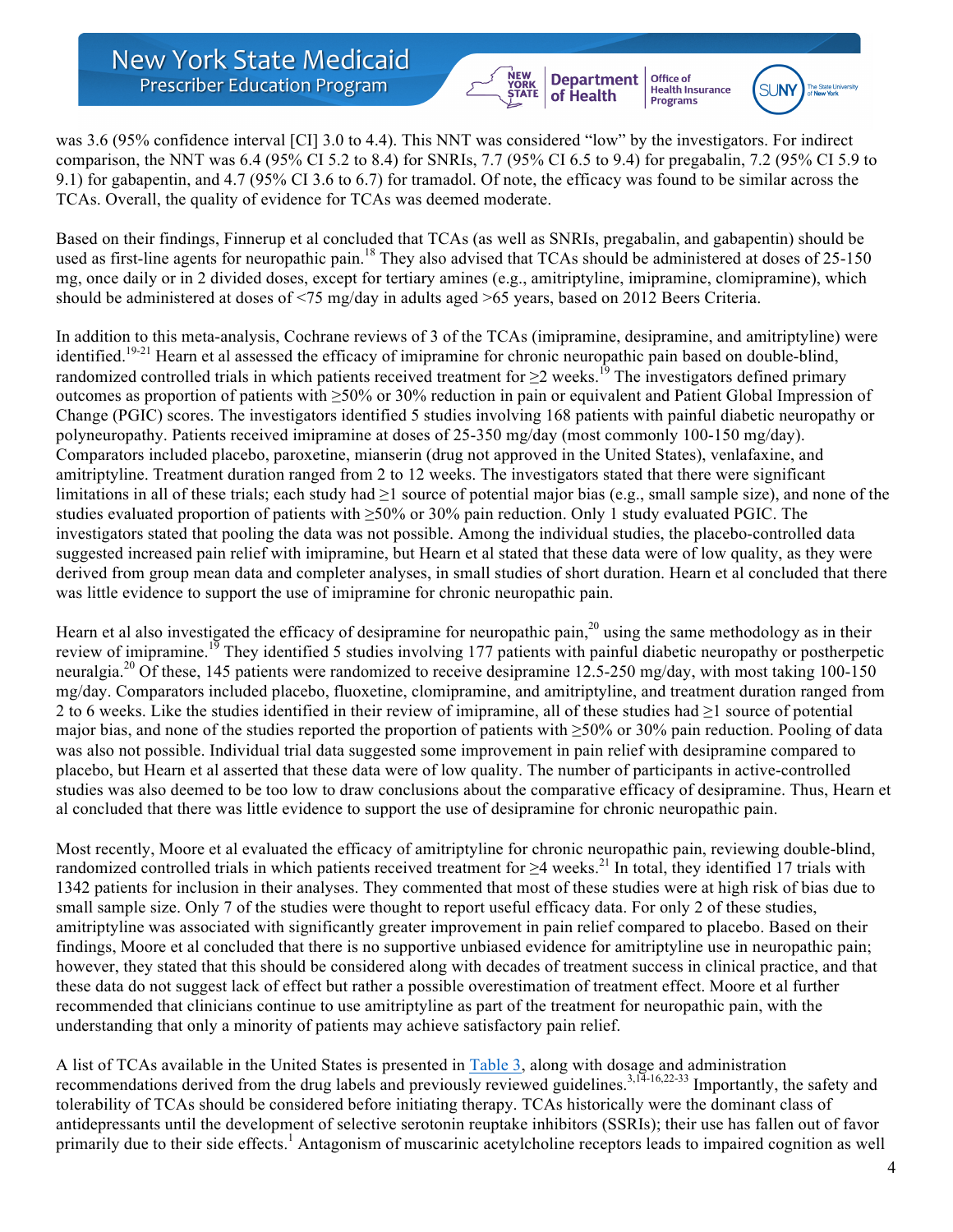**New York State Medicaid Prescriber Education Program** 



Health Insurance<br>Programs



as several adverse effects on the parasympathetic nervous system (e.g., blurred vision, dry mouth, tachycardia, constipation, and difficulty urinating). TCAs may also cause orthostatic hypotension, due to antagonism of  $\alpha$ 1-adrenergic receptors, and sedation, due to antagonism of α1-adrenergic and histamine receptors. Other adverse effects reported with TCAs include weight gain, cardiac arrhythmias, and seizures. Some differences among the TCAs have been reported in the risk of certain adverse effects – see Table 4.<sup>1,22</sup> Though distinctions have been made between secondary and tertiary amine TCAs, the American Geriatrics Society strongly recommends avoiding all TCAs in elderly patients due to the risk of sedation, orthostatic hypotension, and other anticholinergic effects in their 2015 update of the Beers Criteria.<sup>34</sup> Also of note, all TCAs have boxed warnings for an increased risk of suicidal thinking and behavior in pediatric patients and young adults with major depressive disorder and other psychiatric disorders.<sup>24-33</sup>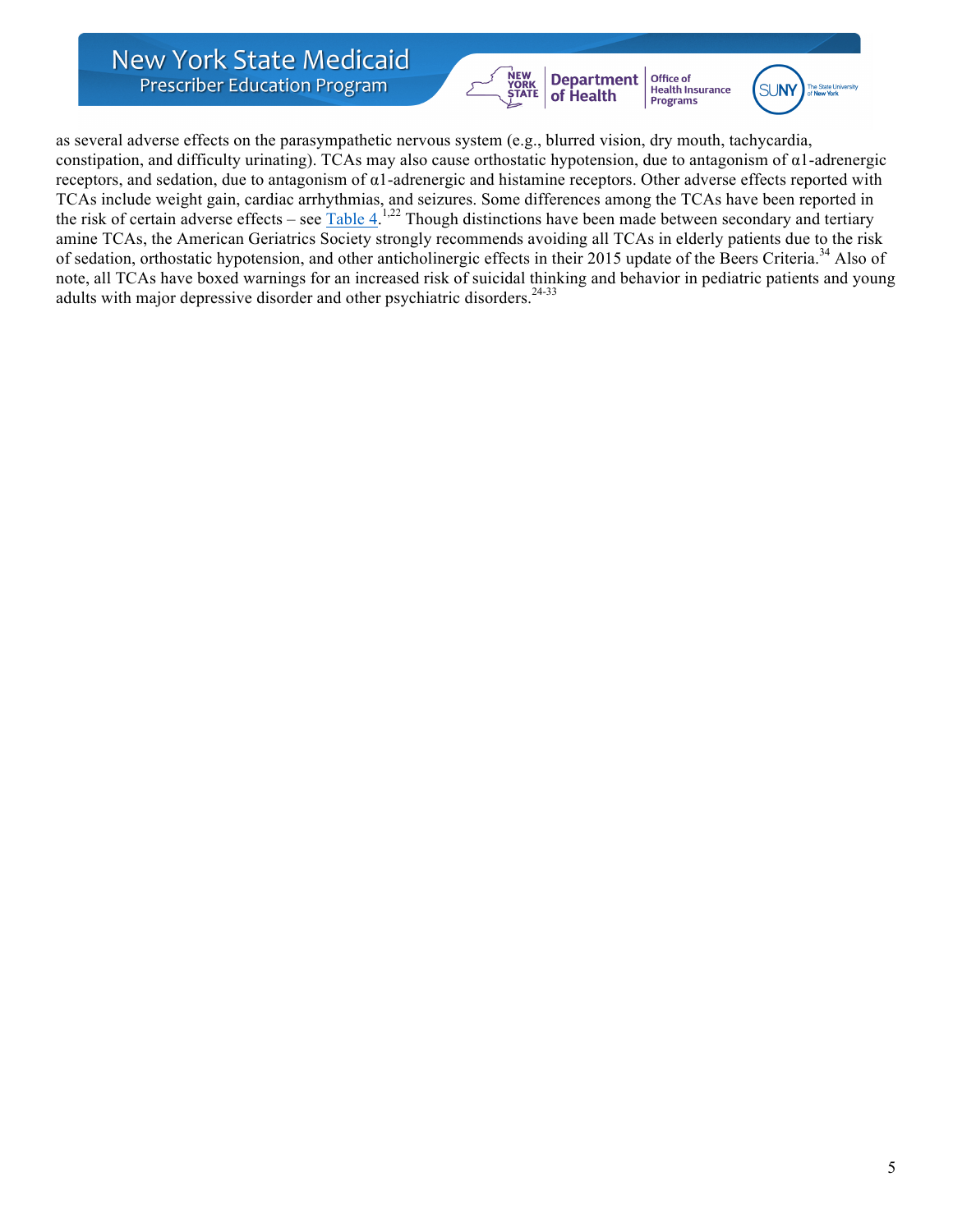# New York State Medicaid<br>Prescriber Education Program





### Table 3. Selected characteristics of TCAs. 3,14-16,22-33

| Drug name                                       | <b>Available oral</b>                                |                                                                               | Dosage and administration                                                                                                                                                                                                                                | Notes <sup>a</sup>                                                                        |                                                                                |  |
|-------------------------------------------------|------------------------------------------------------|-------------------------------------------------------------------------------|----------------------------------------------------------------------------------------------------------------------------------------------------------------------------------------------------------------------------------------------------------|-------------------------------------------------------------------------------------------|--------------------------------------------------------------------------------|--|
| (brand)                                         | dosage forms                                         | <b>FDA-approved uses</b>                                                      | Depression <sup>a</sup>                                                                                                                                                                                                                                  | Neuropathic painb,c                                                                       |                                                                                |  |
| <b>Secondary amines</b>                         |                                                      |                                                                               |                                                                                                                                                                                                                                                          |                                                                                           |                                                                                |  |
| Amoxapine<br>$(Asendin@)^d$                     | 25, 50, 100, 150 mg<br>tablets                       | Relief of symptoms of<br>depression<br>accompanied by<br>anxiety or agitation | Initial: 50 mg, 2 or 3 times daily<br>Usual maintenance: 200-300 mg<br>daily<br>Maximum: 400 mg daily; 300 mg<br>daily in elderly patients                                                                                                               | Initial: 25 mg at bedtime<br>Maximum: 150 mg daily                                        | Doses $>300$ mg should<br>be given in divided<br>doses.                        |  |
| Desipramine<br>(Norpramin®)                     | 10, 25, 50, 75, 100,<br>150 mg tablets               | Treatment of<br>depression                                                    | Initial: "low level"; dose not<br>specified<br>Usual maintenance: 100-200 mg<br>daily<br>Maximum: 300 mg daily                                                                                                                                           | Initial: 10-25 mg daily<br>Usual maintenance: 10-100<br>mg daily<br>Maximum: 150 mg daily | When initiated, may<br>be administered in<br>divided doses or once<br>daily.   |  |
| Nortriptyline<br>(Pamelor®)                     | 10, 25, 50, 75 mg<br>capsules<br>10 mg/5 mL solution | Relief of symptoms of<br>depression                                           | Initial: "low level"; dose not<br>specified<br>Usual maintenance: 25 mg, 3 or 4<br>times daily; 30-50 mg daily in<br>adolescent and geriatric patients<br>Maximum: 150 mg/day                                                                            | Initial: 10-25 mg daily<br>Usual maintenance: 10-100<br>mg daily<br>Maximum: 150 mg daily | Doses may be<br>administered once<br>daily.                                    |  |
| Protriptyline<br>$(Vivactil@)^d$                | 5, 10 mg tablets                                     | Treatment of<br>depression                                                    | Initial: "low level"; dose not<br>specified<br>Usual maintenance: 15-40<br>Initial: 25 mg at bedtime<br>mg/day, divided into 3 or 4<br>Maximum: 150 mg daily<br>doses; 5 mg, 3 times daily in<br>adolescent and geriatric patients<br>Maximum: 60 mg/day |                                                                                           | Close monitoring<br>recommended in<br>elderly patients taking<br>$>20$ mg/day. |  |
| <b>Tertiary amines</b>                          |                                                      |                                                                               |                                                                                                                                                                                                                                                          |                                                                                           |                                                                                |  |
| Amitriptyline<br>(Elavil <sup>®</sup> , others) | 10, 25, 50, 75, 100,<br>150 mg tablets               | Relief of symptoms of<br>depression                                           | Initial and usual maintenance:<br>50-100 mg at bedtime; $10$ mg 3<br>times daily $+20$ mg at bedtime in<br>adolescent and geriatric patients<br>Maximum: 150 mg daily<br>(outpatient); 300 mg daily<br>(inpatient)                                       | Initial: 10-25 mg daily<br>Usual maintenance: 10-100<br>mg daily<br>Maximum: 150 mg daily | None.                                                                          |  |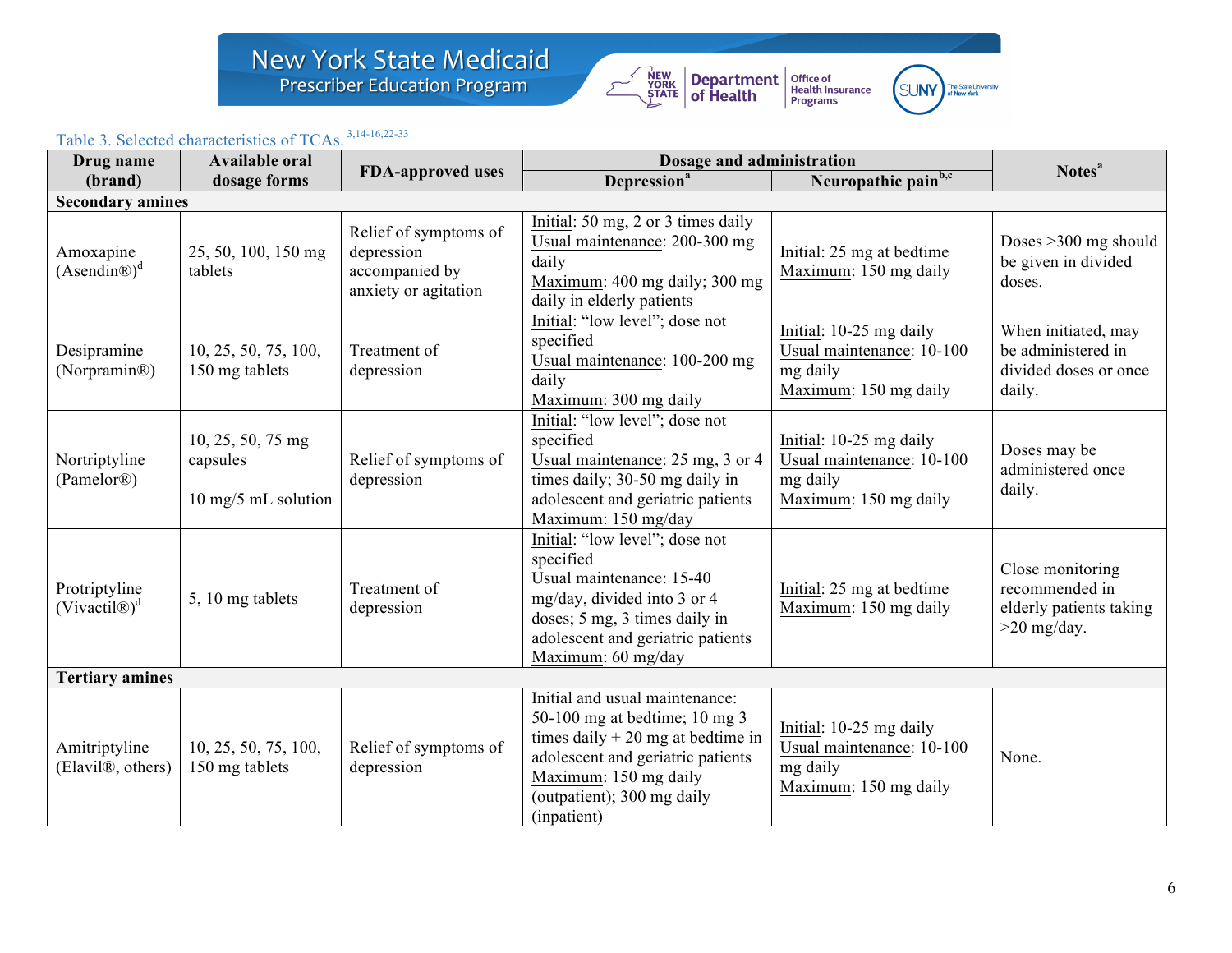## New York State Medicaid<br>Prescriber Education Program





| Drug name                                                                                | <b>Available oral</b>                                                                  | <b>FDA-approved uses</b>                                                                                                                                                                                                                                            | Dosage and administration                                                                                                                                                                                                                                                                                             |                                                    | Notes <sup>a</sup>                                                                                    |
|------------------------------------------------------------------------------------------|----------------------------------------------------------------------------------------|---------------------------------------------------------------------------------------------------------------------------------------------------------------------------------------------------------------------------------------------------------------------|-----------------------------------------------------------------------------------------------------------------------------------------------------------------------------------------------------------------------------------------------------------------------------------------------------------------------|----------------------------------------------------|-------------------------------------------------------------------------------------------------------|
| Clomipramine<br>(Anafranil <sup>®</sup> )                                                | 25, 50, 75 mg<br>capsules                                                              | Treatment of obsessive-<br>compulsive disorder                                                                                                                                                                                                                      | Initial: 25 mg daily; titrate to 100<br>mg daily in first 2 weeks<br>Maximum: 250 mg daily at<br>bedtime                                                                                                                                                                                                              | Initial: 25 mg at bedtime<br>Maximum: 150 mg daily | Doses may be divided<br>and administered with<br>meals to reduce<br>gastrointestinal side<br>effects. |
| Doxepin<br>$(Adapin\mathbb{R}^d,$<br>Sinequan $\mathbb{R}^d$ ,<br>Silenor <sup>®</sup> ) | 10, 25, 50, 75, 100,<br>150 mg capsules<br>3, 6 mg capsules<br>(Silenor <sup>®</sup> ) | Treatment of<br>depression and/or<br>anxiety, associated with<br>alcoholism or organic<br>disease, and psychotic<br>depressive disorders<br>with associated anxiety<br>Treatment of insomnia<br>characterized by<br>difficulty with sleep<br>maintenance (Silenor®) | Initial: 75 mg/day<br>Usual maintenance: 75-150<br>mg/day; 300 mg/day may be<br>required in severely ill patients                                                                                                                                                                                                     | Initial: 25 mg at bedtime<br>Maximum: 150 mg daily | Doses may be divided<br>or administered once<br>daily.                                                |
| Imipramine<br>(Tofranil <sup>®</sup> ,<br>others)                                        | 10, 25, 50 mg tablets<br>75, 100, 125, 150<br>mg capsules<br>(imipramine)<br>pamoate)  | Relief of symptoms of<br>depression<br>Adjunctive therapy for<br>childhood enuresis                                                                                                                                                                                 | Initial: 75 mg/day, increased to<br>150 mg/day (outpatient); 100<br>mg/day, in divided doses,<br>increased to 200 mg/day<br>(inpatient); 30-40 mg/day in<br>adolescent and geriatric patients,<br>increased to $\leq 100$ mg/day<br>Usual maintenance: 50-150<br>mg/day (outpatient); $250-300$<br>mg/day (inpatient) | Initial: 25 mg at bedtime<br>Maximum: 150 mg daily | None.                                                                                                 |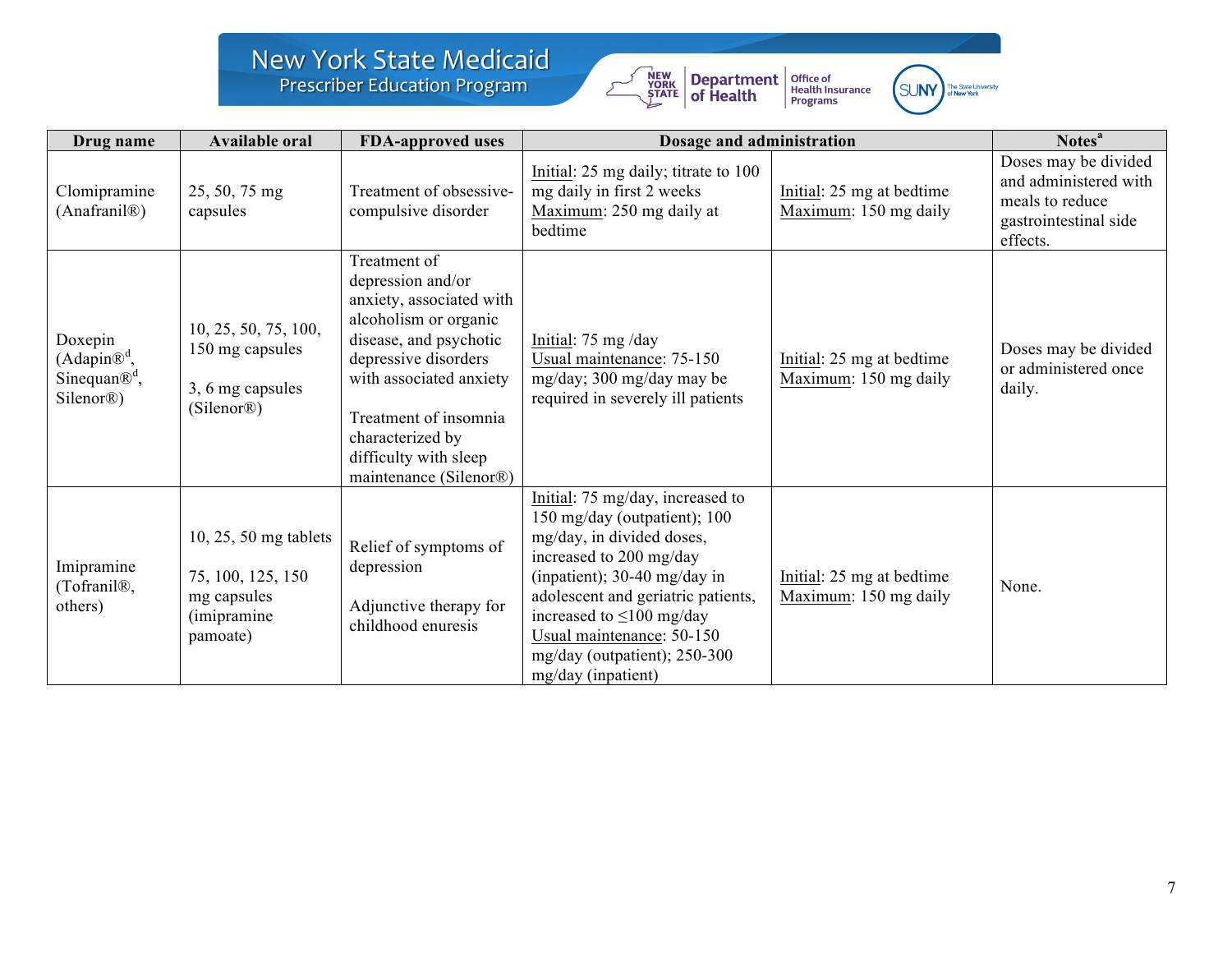### **New York State Medicaid Prescriber Education Program**





| Drug name                                 | <b>Available oral</b>        | <b>FDA-approved uses</b>            | Dosage and administration                                                                                                                                                                                                                                                                                   | Notes <sup>a</sup>                                 |                                                    |
|-------------------------------------------|------------------------------|-------------------------------------|-------------------------------------------------------------------------------------------------------------------------------------------------------------------------------------------------------------------------------------------------------------------------------------------------------------|----------------------------------------------------|----------------------------------------------------|
| Trimipramine<br>(Surmontil <sup>®</sup> ) | $25, 50, 100$ mg<br>capsules | Relief of symptoms of<br>depression | Initial: 75 mg/day, increased to<br>150 mg/day (outpatient); 100<br>mg/day, in divided doses,<br>increased to 200 mg/day<br>(inpatient); 50 mg/day in<br>adolescent and geriatric patients,<br>increased to 100 mg/day<br>Usual maintenance: 50-150<br>mg/day (outpatient); $250-300$<br>mg/day (inpatient) | Initial: 25 mg at bedtime<br>Maximum: 150 mg daily | Total dosage may be<br>administered at<br>bedtime. |

FDA=Food and Drug Administration

<sup>a</sup>Manufacturer-recommended dosage and administration. Recommendations for indications other than depression not included.<br><sup>b</sup>Recommendations based on NouRSIG 2007, EEMS 2010, and/or Canadian Rain Society 2014 nouranathic

Recommendations based on NeuPSIG 2007, EFNS 2010, and/or Canadian Pain Society 2014 neuropathic pain guidelines.

<sup>c</sup>TCAs should be started at a low dose and titrated up slowly until pain is adequately controlled or tolerability limits further increases. NeuPSIG recommends titrating the dose every 3-7 days as tolerated by 25 mg/day to a maximum of 150 mg/day.

d Branded product no longer available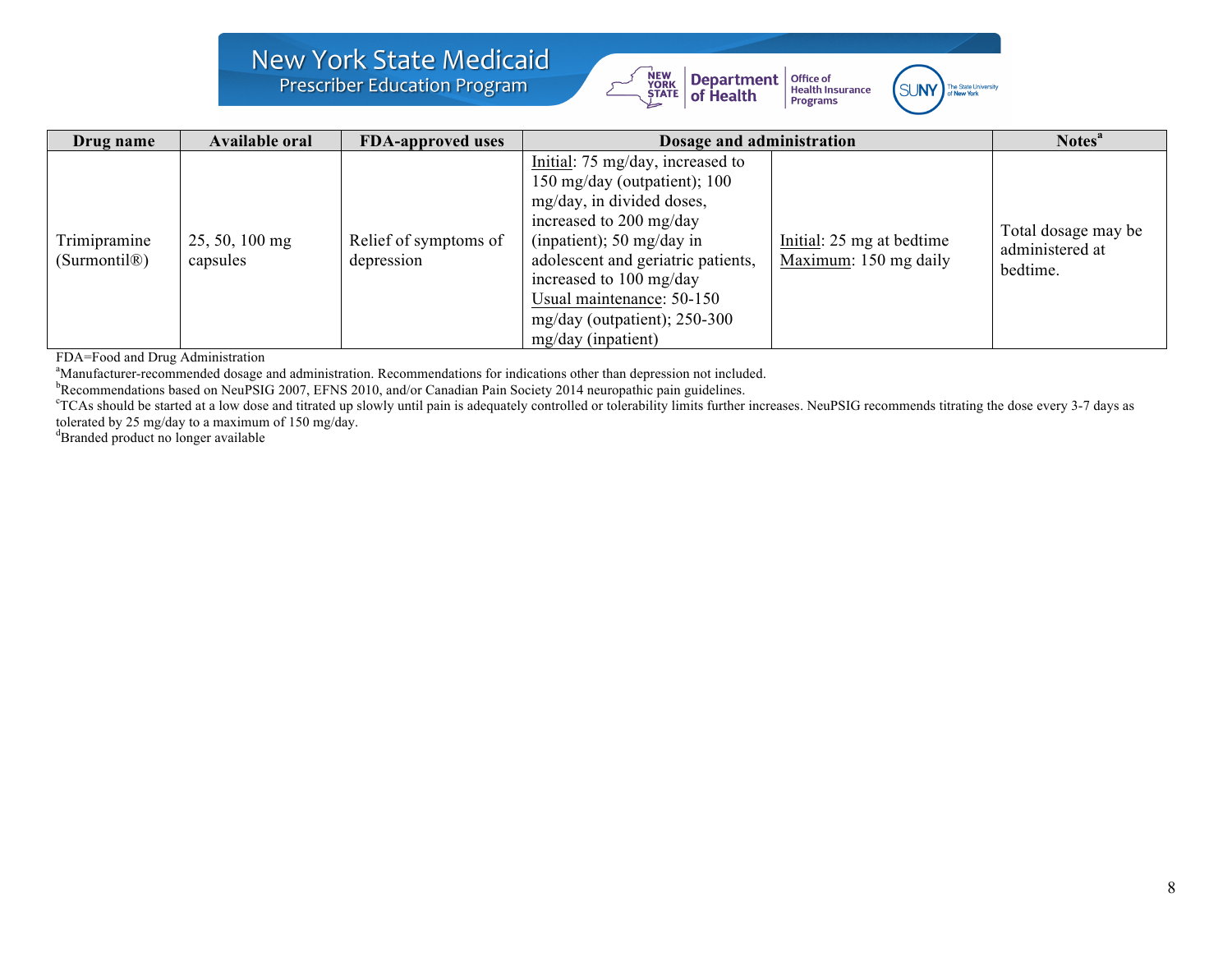## **Health Insurance**<br>Programs Table 4. Selected side effects of TCAs, reproduced from *Goodman and Gilman's Manual of Pharmacology and*

Office of

**Department** 

of Health

| <i>Therapeutics.</i> <sup>1,22</sup> |                  |                |                 |                    |                                   |        |                |                     |                      |
|--------------------------------------|------------------|----------------|-----------------|--------------------|-----------------------------------|--------|----------------|---------------------|----------------------|
|                                      | Side effect      |                |                 |                    |                                   |        |                |                     |                      |
| Drug                                 | <b>Agitation</b> | <b>Seizure</b> | <b>Sedation</b> | <b>Hypotension</b> | Anti-<br>cholinergic <sup>a</sup> | $GI^b$ | Weight<br>gain | Sexual <sup>c</sup> | Cardiac <sup>d</sup> |
| <b>Secondary amines</b>              |                  |                |                 |                    |                                   |        |                |                     |                      |
| Amoxapine                            | $\theta$         | $2+$           | $^{+}$          | $2+$               | $^{+}$                            | $0/+$  | $^{+}$         | $2+$                | $2+$                 |
| Desipramine                          | $^{+}$           | $^{+}$         | $0/+$           | $^{+}$             | $+$                               | $0/+$  | $^{+}$         | $2+$                | $2+$                 |
| Nortriptyline                        | $\theta$         | $+$            | $^{+}$          | $+$                | $+$                               | $0/+$  | $^{+}$         | $2+$                | $2+$                 |
| Protriptyline                        | $2+$             | $2+$           | $0/+$           | $^{+}$             | $2+$                              | $0/+$  | $^{+}$         | $2+$                | $3+$                 |
| <b>Tertiary amines</b>               |                  |                |                 |                    |                                   |        |                |                     |                      |
| Amitriptyline                        | $\theta$         | $2+$           | $3+$            | $3+$               | $3+$                              | $0/+$  | $2+$           | $2+$                | $3+$                 |
| Clomipramine                         | $\Omega$         | $3+$           | $2+$            | $2+$               | $3+$                              | $+$    | $2+$           | $3+$                | $3+$                 |
| Doxepin                              | $\theta$         | $2+$           | $3+$            | $2+$               | $2+$                              | $0/+$  | $2+$           | $2+$                | $3+$                 |
| Imipramine                           | $0/+$            | $2+$           | $2+$            | $2+$               | $2+$                              | $0/+$  | $2+$           | $2+$                | $3+$                 |
| Trimipramine                         | $\theta$         | $2+$           | $3+$            | $2+$               | $3+$                              | $0/+$  | $2+$           | $2+$                | $3+$                 |

GI=gastrointestinal; 0=negligible; 0/+=minimal; +=mild; 2+=moderate; 3+=moderately severe; 4+=severe

<sup>a</sup>Anticholinergic effects include blurred vision, dry mouth, tachycardia, constipation, difficulty urinating

 $b$ Gastrointestinal effects include abdominal pain, nausea, vomiting, constipation

Sexual effects include breast enlargement and galactorrhea in females, gynecomastia in males, changes in libido, menstrual irregularity Cardiac effects include arrhythmias, heart failure, myocardial infarction

In summary, TCAs as a class are recommended by several organizations as first-line agents for treatment of neuropathic pain.<sup>4-11,13-17</sup> Few of these organizations specify which TCAs to use; among those with more specific recommendations, secondary amine TCAs such as desipramine and norepinephrine appear to be preferred to tertiary amine TCAs, due to their safety profile.<sup>8,9,14,16</sup> As an exception, amitriptyline is recommended by the AAN and EFNS for painful diabetic neuropathy and central neuropathic pain, respectively, and NICE asserts that data for pain relief with amitriptyline is consistent, unlike the data for other TCAs.<sup>13,15,17</sup> Based on the reviewed literature, there is a paucity of data in the form of randomized controlled trials to support the use of some of the  $TCAs$ ;  $^{19-21}$  however, as stated by Cochrane reviewers Moore et al, there is evidence of treatment success in clinical practice that should not be ignored.<sup>21</sup> Importantly, clinicians should also consider the risk of adverse effects with these agents, which may require monitoring before and during therapy.

### References:

- 1. Hilal-Dandan R, Brunton LL. Chapter 15: Drug therapy of depression and anxiety disorders. In: Hilal-Dandan R, Brunton LL. eds. *Goodman and Gilman's Manual of Pharmacology and Therapeutics, 2e.* New York, NY: McGraw-Hill; 2016. http://accesspharmacy.mhmedical.com/content.aspx?bookid=1810&Sectionid=124490911. Accessed October 14, 2016.
- 2. DeBattista C. Chapter 30: Antidepressant agents. In: Katzung BG, Trevor AJ. eds. *Basic & Clinical Pharmacology, 13e.* New York, NY: McGraw-Hill; 2015. http://accesspharmacy.mhmedical.com/content.aspx?bookid=1193&Sectionid=69108237. Accessed October 17, 2016.
- 3. Liebelt EL. Cyclic antidepressants. In: Hoffman RS, Howland M, Lewin NA, Nelson LS, Goldfrank LR. eds. *Goldfrank's Toxicologic Emergencies, 10e.* New York, NY: McGraw-Hill; 2015. http://accesspharmacy.mhmedical.com/content.aspx?bookid=1163&Sectionid=65097419. Accessed October 19, 2016.
- 4. Hegmann KT, Weiss MS, Bowden K, et al. ACOEM practice guidelines: opioids for treatment of acute, subacute, chronic, and postoperative pain. *J Occup Environ Med*. 2014;56(12):e143-e159.
- 5. Practice guidelines for chronic pain management: an updated report by the American Society of Anesthesiologists Task Force on Chronic Pain Management and the American Society of Regional Anesthesia and Pain Medicine. *Anesthesiology.* 2010;112(4):810-833.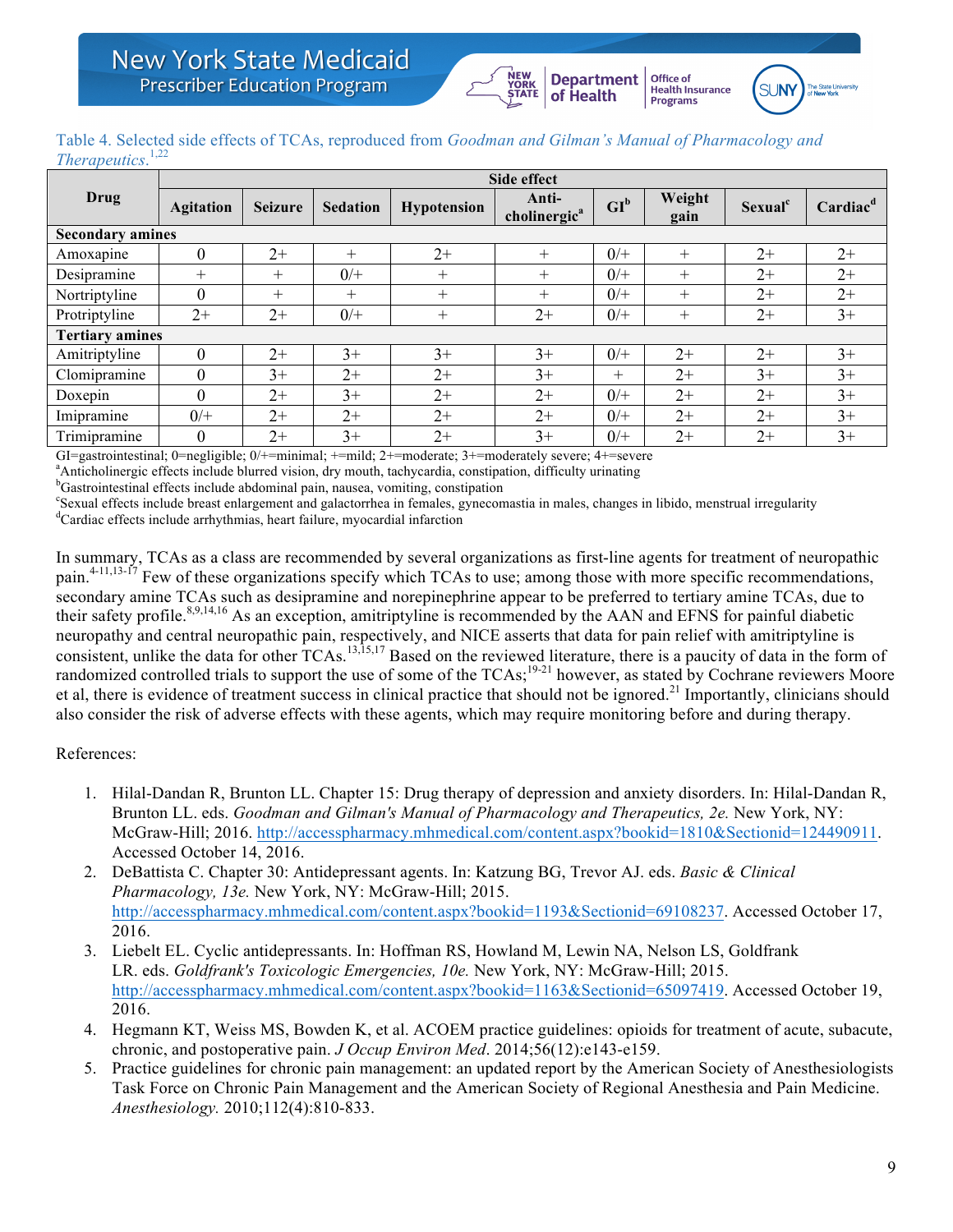6. Manchikanti L, Abdi S, Atluri S, et al. American Society of Interventional Pain Physicians (ASIPP) guidelines for responsible opioid prescribing in chronic non-cancer pain: part 2 – guidance. *Pain Physician*. 2012;15(3 Suppl):S67-S116.

YORK<br>STATE

**Department** 

of Health

**Office of** 

**Health Insurance**<br>Programs

 $SI$  INV

- 7. Dowell D, Haegerich TM, Chou R. CDC guideline for prescribing opioids for chronic pain United States, 2016. *MMWR Recomm Rep*. 2016;65(RR-1):1-49.
- 8. Colorado Department of Labor and Employment. Medical treatment guidelines: chronic pain disorder. Revised December 27, 2011. https://www.colorado.gov/pacific/sites/default/files/MTG\_Ex9\_CPD.pdf. Accessed October 15, 2016.
- 9. Hooten WM, Timming R, Belgrade M, et al. Institute for Clinical Systems Improvement. Health care guideline: assessment and management of chronic pain. Updated November 2013. https://www.icsi.org/\_asset/bw798b/ChronicPain.pdf. Accessed October 15, 2016.
- 10. Veterans Affairs/Department of Defense. Clinical practice guideline: management of opioid therapy for chronic pain. May, 2010. http://www.healthquality.va.gov/guidelines/Pain/cot/COT\_312\_Full-er.pdf. Accessed October 15, 2016.
- 11. Washington State Agency Medical Directors Group. Interagency guideline on prescribing opioids for pain.  $3<sup>rd</sup>$  ed, June 2015. http://www.agencymeddirectors.wa.gov/Files/2015AMDGOpioidGuideline.pdf. Accessed October 15, 2016.
- 12. Deng Y, Luo L, Hu Y, Fang K, Liu J. Clinical practice guidelines for the management of neuropathic pain: a systematic review. *BMC Anesthesiology*. 2016;16:12.
- 13. Bril V, England J, Franklin GM, et al. Evidence-based guideline: treatment of painful diabetic neuropathy: report of the American Academy of Neurology, the American Association of Neuromuscular and Electrodiagnostic Medicine, and the American Academy of Physical Medicine and Rehabilitation. *Neurology*. 2011;76(20):1758- 1765.
- 14. Moulin D, Boulanger A, Clark AJ, et al. Pharmacological management of chronic neuropathic pain: revised consensus statement from the Canadian Pain Society. *Pain Res Manag*. 2014;19(6):328-335.
- 15. Attal N, Cruccu G, Baron R, et al. EFNS guidelines on the pharmacological treatment of neuropathic pain: 2010 revision. *Eur J Neurol*. 2010;17(9):1113-e88.
- 16. Dworkin RH, O'Connor AB, Backonja M, et al. Pharmacologic management of neuropathic pain: evidence-based recommendations. *Pain*. 2007;132(3):237-251.
- 17. National Institute for Health and Care Excellence. Neuropathic pain pharmacological management. Issued November 2013. http://guidance.nice.org.uk/CG173. Accessed October 15, 2016.
- 18. Finnerup NB, Attal N, Haroutounian S, et al. Pharmacotherapy for neuropathic pain in adults: a systematic review and meta-analysis. *Lancet Neurol*. 2015;14(2):162-173.
- 19. Hearn L, Derry S, Phillips T, Moore RA, Wiffen PJ. Imipramine for neuropathic pain in adults. *Cochrane Database Syst Rev*. 2014;(5):CD010769.
- 20. Hearn L, Moore RA, Derry S, Wiffen PJ, Phillips T. Desipramine for neuropathic pain in adults. *Cochrane Database Syst Rev*. 2014;(9):CD011003.
- 21. Moore RA, Derry S, Aldington D, Cole P, Wiffen PJ. Amitriptyline for neuropathic pain in adults. *Cochrane Database Syst Rev*. 2015;(7):CD008242.
- 22. Facts and Comparisons. Tricyclic antidepressants. http://online.factsandcomparisons.com. Accessed October 15, 2016.
- 23. Rollins DE, Blumenthal DK. Psychopharmacology. In: Rollins DE, Blumenthal DK. eds. *Workbook and Casebook for Goodman and Gilman's The Pharmacological Basis of Therapeutics.* New York, NY: McGraw-Hill; 2016. http://accesspharmacy.mhmedical.com/content.aspx?bookid=1697&Sectionid=111004739. Accessed October 19, 2016.
- 24. Amoxapine [package insert]. Parsippany, NJ: Actavis Pharma, Inc.; 2015.
- 25. Norpramin® [package insert]. Parsippany, NJ: Validus Pharmaceuticals LLC; 2016.
- 26. Pamelor® [package insert]. Hazelwood, MO: Mallinckrodt Inc.; 2014.
- 27. Protriptyline [package insert]. Eatontown, NJ: West-Ward Pharmaceuticals Corp.; 2016.
- 28. Elavil® [package insert]. Birmingham, AL: Thompson Medical Solutions; 2016.
- 29. Anafranil® [package insert]. Hazelwood, MO: Mallinckrodt Inc.; 2014.
- 30. Doxepin [package insert]. Morgantown, WV: Mylan Pharmaceuticals Inc.; 2015.